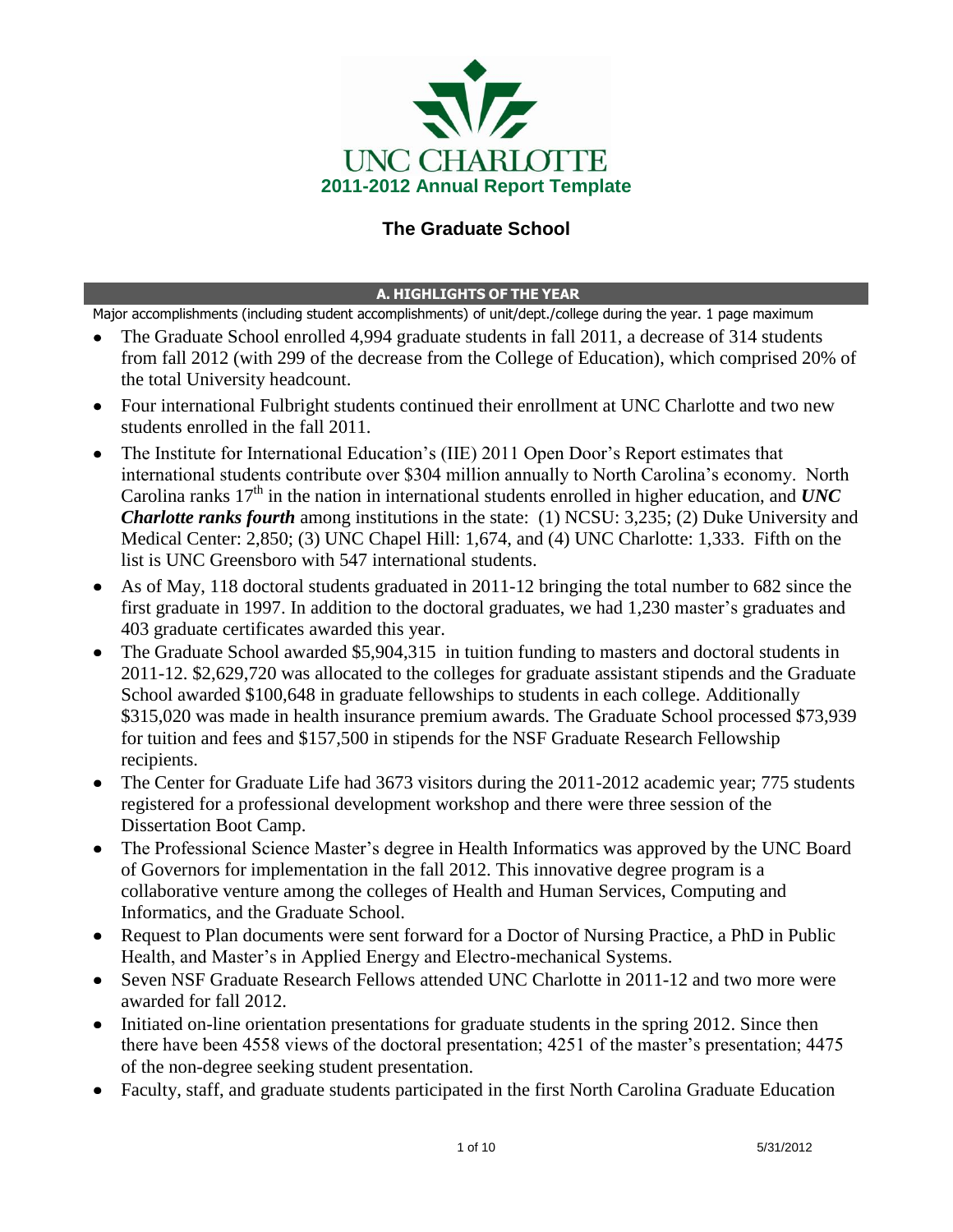

day in Raleigh on May 23, 2012. Students met with state representatives to promote the importance of graduate education to the state of North Carolina.

- The Graduate School hired the first full-time Director for the UNC Charlotte Graduate Center.  $\bullet$ The Center now supports programming through NC State University, the Charlotte School of Law, and the Teach for America. Discussions are underway with Appalachian State University, UNC Chapel Hill, and UNC Greensboro to increase the academic inventory of the Graduate Center. The Director also serve as the Program Director for the Health Informatics Professional Science Master"s degree offered by the Graduate School, the College of Computing and Informatics, and College of Health and Human Services.
- The Graduate School in cooperation with the Office of Research and Economic Development  $\bullet$ developed a new graduate course in the Responsible Conduct of Research, GRAD 8002/6002. The course will be taught for the first time in the Spring 2012 and will be required for all new doctoral students in the STEM disciplines.

#### **B. EXECUTIVE SUMMARY OF ANNUAL PROGRESS IN ACHIEVING 2010-2015 STRATEGIC PLAN GOALS** 1-3 pages maximum

#### **1. OVERALL PROGRESS IN ACHIEVING GOALS IN 2010-2015 STRATEGIC PLAN: Briefly** comment on the unit/dept./college's overall progress in achieving goals in the 2010-2015 Strategic Plan.

Despite the continuing economic downturn, the Graduate School continued to make progress in achieving the goals described in our strategic plan. Some of the measureable outcomes we have achieved include:

- Although graduate enrollment in the fall 2011 declined for the first time, the decreases were seen  $\bullet$ in a small number of professional programs. We expect that growth in graduate student numbers will increase in 2012-13 although perhaps at a slower pace than we've seen in the past.
- The number of graduate students completing master's or doctoral degrees increased from 1477 in 2009-10 to 1674 in 2010-11.
- Funding for tuition awards was raised to compensate for tuition increases.
- Supported the implementation of four new master"s degrees. Submitted requests to plan new  $\bullet$ doctoral degree in Nursing Practice and Public Health.
- Increased private donations for graduate student fellowships and other kinds of funding to attract and retain high quality students.
- Graduate Admissions engaged in more external recruitment fairs at colleges, universities,  $\bullet$ businesses and industries than ever before to enhance recruitment initiatives. Admissions also utilized social media to recruit students, including online Chat, GoToMeeting virtual Information Sessions, and Facebook. In all, the Graduate and Undergraduate International Admissions staff had over **13,600** *personalized interactions* with prospective students via face-to-face appointments in the office, Information Sessions, Office Hour meetings, walk-in meetings, telephone and email communications. Note that these data do not include social media interactions. Graduate Admissions staff offered **32 Information Sessions** virtually or on campus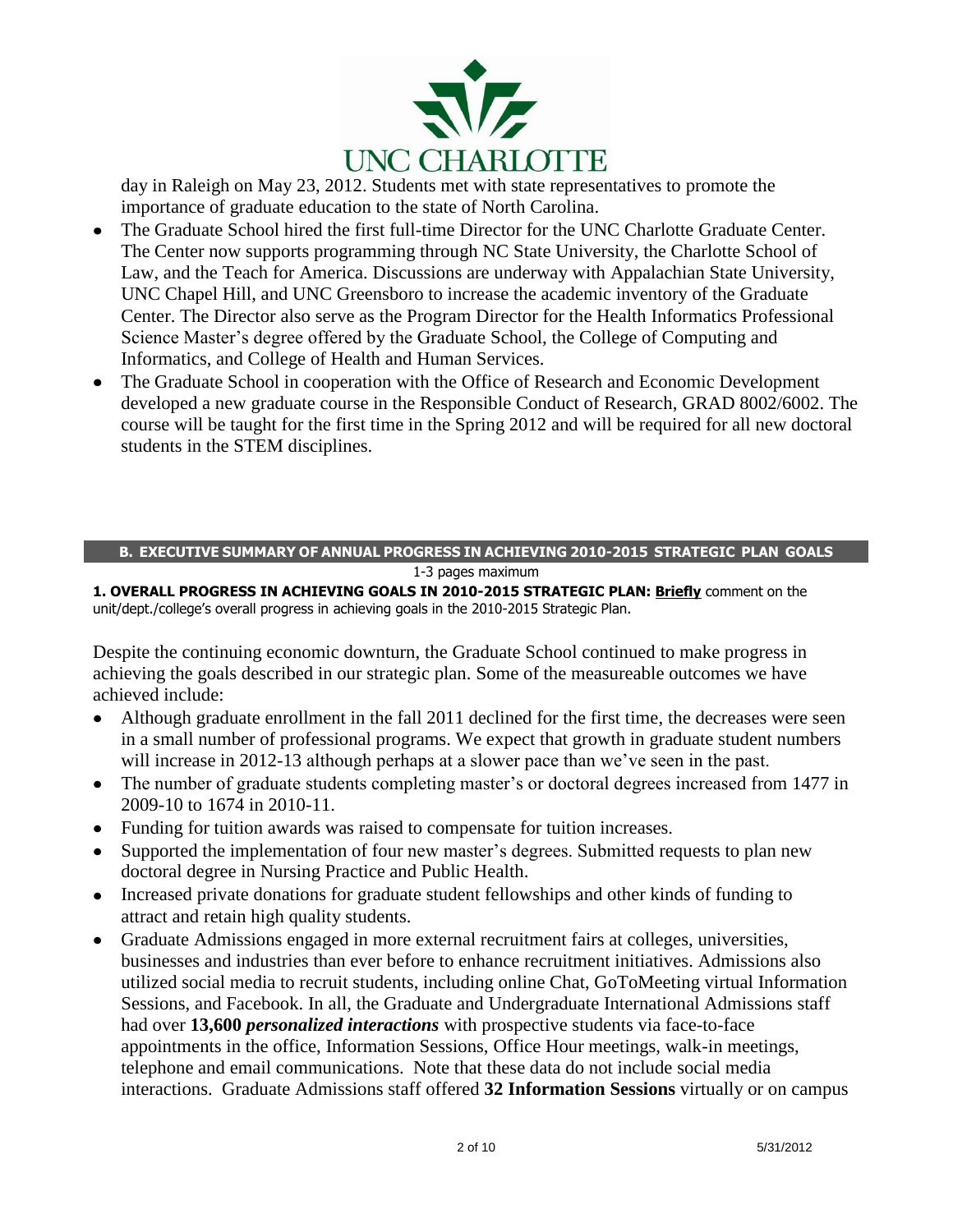

for prospective graduate students, including programs geared specifically to underrepresented students.

- Increased ethnic diversity among graduate students who are U.S. citizens, permanent residents or  $\bullet$ are citizens of other countries.
- New technological solutions were implemented or enhanced for a variety of business practices including graduate admissions applications the processing of graduate assistantships, and candidacy forms.
- The Center for Graduate Life was able to build on the structures that were developed in the first  $\bullet$ year. Programmatic additions support the overall development of graduate community. Two faculty affiliate members were added this year (10 hour per week each). They provided expertise to our doctoral students, focusing on career development and mentoring. In addition, these faculty provided outreach to doctoral program faculty in an attempt to better understand how the CGL can support the professional development needs of their students.
- The **Graduate Life Fellow** program expanded. The programs they offered were well received and drew diverse student participation. Overall student participation went up dramatically (from 175 last year to **689** this year.) The GLF award is also gaining notice, as we received 45 applications for the award this year and were able to hire 7 GLFs for the 2012-2013 year.
- $\bullet$ Enhanced professional development opportunities for graduate students including ethics and RCR training, communications, career development, networking, and teaching <http://gradlife.uncc.edu/workshops>
- Support for **post-doctoral** [researchers was improved. A Resource Handbook was completed and](file:///C:/Documents%20and%20Settings/tlreynol.UNCCHARLOTTE-NT/Application%20Data/Microsoft/Word/Support%20for%20post-doctoral%20researchers%20was%20improved.%20A%20Resource%20Handbook%20was%20completed%20and%20posted%20on%20the%20web.%20Post-docs%20were%20included%20in%20Graduate%20Education%20Week%20and%20a%20special%20“coffee”%20was%20held%20on%20the%20Research%20Campus%20in%20an%20attempt%20to%20reach%20out%20to%20post-docs%20http:/graduateschool.uncc.edu/sites/graduateschool.uncc.edu/files/media/Current_students/ta%20handbook%202011-2012.pdf)  posted on the [web. Post-docs were included in Graduate Education Week and a special "coffee"](file:///C:/Documents%20and%20Settings/tlreynol.UNCCHARLOTTE-NT/Application%20Data/Microsoft/Word/Support%20for%20post-doctoral%20researchers%20was%20improved.%20A%20Resource%20Handbook%20was%20completed%20and%20posted%20on%20the%20web.%20Post-docs%20were%20included%20in%20Graduate%20Education%20Week%20and%20a%20special%20“coffee”%20was%20held%20on%20the%20Research%20Campus%20in%20an%20attempt%20to%20reach%20out%20to%20post-docs%20http:/graduateschool.uncc.edu/sites/graduateschool.uncc.edu/files/media/Current_students/ta%20handbook%202011-2012.pdf)  [was held on the Research Campus in an attempt to reach out to post-docs](file:///C:/Documents%20and%20Settings/tlreynol.UNCCHARLOTTE-NT/Application%20Data/Microsoft/Word/Support%20for%20post-doctoral%20researchers%20was%20improved.%20A%20Resource%20Handbook%20was%20completed%20and%20posted%20on%20the%20web.%20Post-docs%20were%20included%20in%20Graduate%20Education%20Week%20and%20a%20special%20“coffee”%20was%20held%20on%20the%20Research%20Campus%20in%20an%20attempt%20to%20reach%20out%20to%20post-docs%20http:/graduateschool.uncc.edu/sites/graduateschool.uncc.edu/files/media/Current_students/ta%20handbook%202011-2012.pdf)
- Prepared a plan for Graduate Program review which will consider both master's and doctoral degree on a 7 year recurring cycle. We hope to implement the plan in the summer 2012.
- The Graduate and Professional Student Government (GPSG) had a successful year. Despite some  $\bullet$ conflict in the leadership, the group provided more than \$69,759 in travel funding. The Grad Research Fair was so successful that GPSG was awarded the Outstanding Teamwork Award by Student Affairs. Next year"s GPSG budget has been increased to \$130, 968. There were 27 chartered graduate organizations this year.
- Graduate Teaching was addressed through the credit bearing course, GRAD 6001/8001. The  $\bullet$ course received excellent reviews. In addition, 4 graduate student teaching fellows offered workshops highlighting effective practices in teaching. This peer-to-peer training was well received.

#### **2. MAJOR NEW ACTION STEPS PLANNED (IF ANY) TO ACHIEVE GOALS IN 2010-2015 STRATEGIC PLAN:**  Describe major new action steps planned (if any) to achieve goals in the 2010-2015 Strategic Plan. Do not include QEP plans in this section. (Note: this section was included in the event that major new action steps became necessary after the 2010-2015 Strategic Plan was finalized. For most units/depts./colleges, this section will be blank.)

• In an effort to provide more program-specific functionality in the recruitment process, the Graduate Admissions staff is collaborating with ITS to design and deploy a replacement system for ApplyYourself over the next 14 months.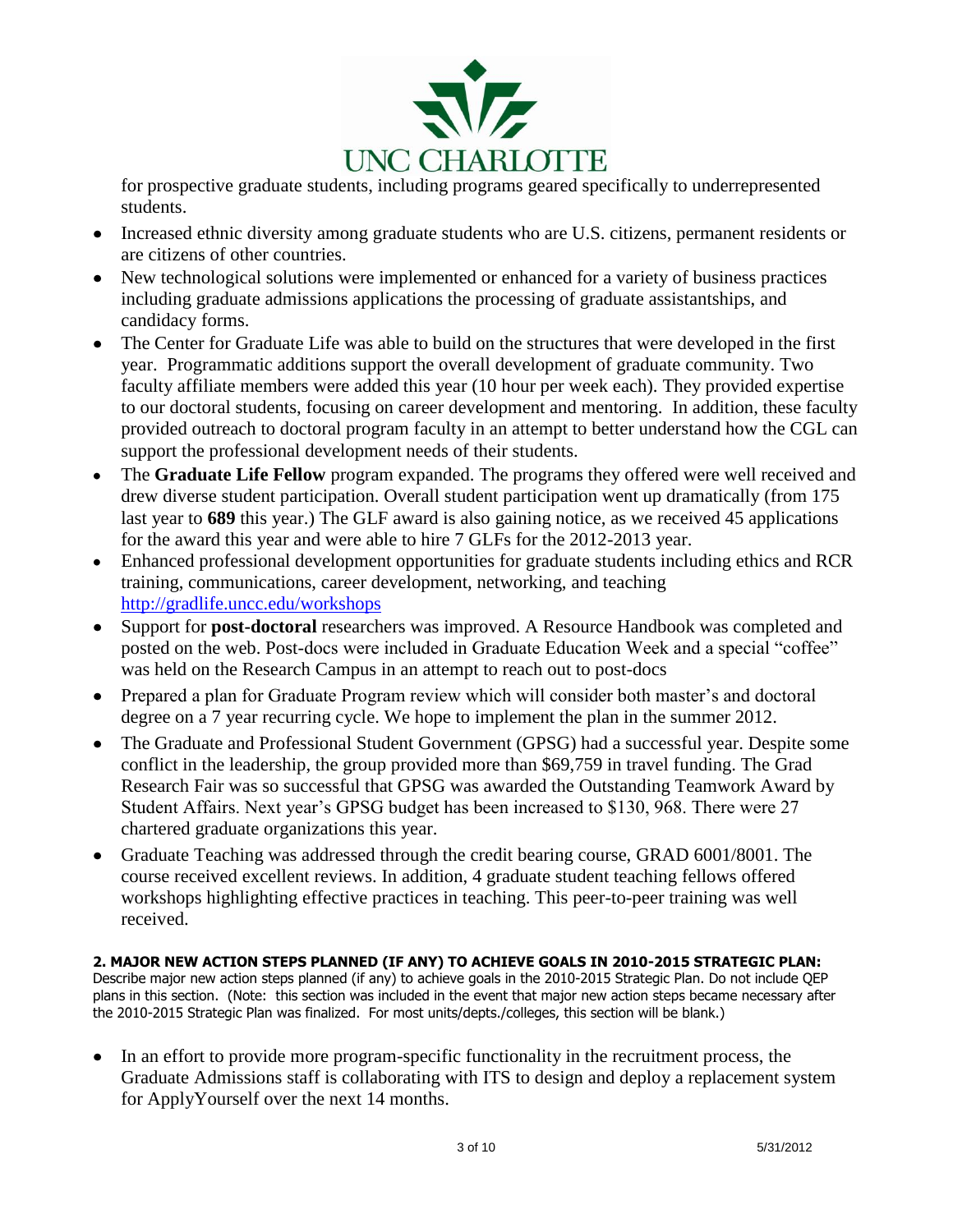

**3. QUALITY ENHANCEMENT PLAN:** Develop a Quality Enhancement Plan (QEP) for the coming academic year that identifies a major issue in the unit/dept./college or that is critical to enhancing student learning and/or educational quality. The QEP should identify the issue the unit/dept./college plans to address, the action steps the unit/dept./college will take, and the effectiveness measures that will be used to assess the success of the QEP.

The ongoing Graduate School Quality Enhancement Plan employs two action themes to guide our efforts to improve graduate education**: (1) attracting quality students** and **(2) enriching the academic environment**. We continued to follow these objectives and the QEP serves as the foundation for our 2010-15 strategic plan. While **attracting quality graduate students,** we recognize the complex interplay between the quality of students and the size of enrollment. To educate graduate students for the future, the essential ingredient must be quality in all aspects of graduate education. The University must seek the "right-size" in the numbers of undergraduates, graduate students, and faculty and then focus on recruiting high quality graduate students.

Plans for **enriching the academic environment** are based on the belief that the success of graduate students during their studies and following graduation is often directly related to the overall academic environment of their graduate school experience. In order to allow graduate students to take full advantage of opportunities to use their expertise to make a meaningful and lasting difference in their discipline and the community, our QEP calls for establishing a variety of support and enrichment services that contribute to the development of community for students. In this context, we have identified several actions to be taken to help students succeed by fostering cross-disciplinary education, examining and removing barriers to students' timely completion of degree programs, promoting graduate and undergraduate students" efforts to conduct and subsequently disseminate their research, encouraging student participation in the intellectual life both on and off campus, and preparing graduates to work and communicate in a variety of venues. Additionally, to enrich the academic environment, the Graduate School strives to reduce bureaucratic barriers and improve operational transparency through such actions as streamlining application and enrollment processes, graduate student funding procedures, graduation clearance, and improving access to financial and human resources. This **enrichment of the academic environment** firmly supports **attracting quality graduate students** by creating a sense among prospective graduate students that at UNC Charlotte they are important, valued, and that this is their academic and professional home.

### **C. ANNUAL EVALUATIONS BY UNIT:**

Briefly describe any annual evaluations conducted by units/depts./colleges to assess outcomes that are not included in the unit/dept./college's 2010-2015 Strategic Plan (.e.g., scholarly productivity.) 1 page maximum

#### **Internal Audit**

The Internal Audit Department conducted a review of selected administrative business operations from January 17 through February 27, 2012. The report found that overall for the areas assessed internal processes and controls were excellent to adequate. Key operational issues to address included: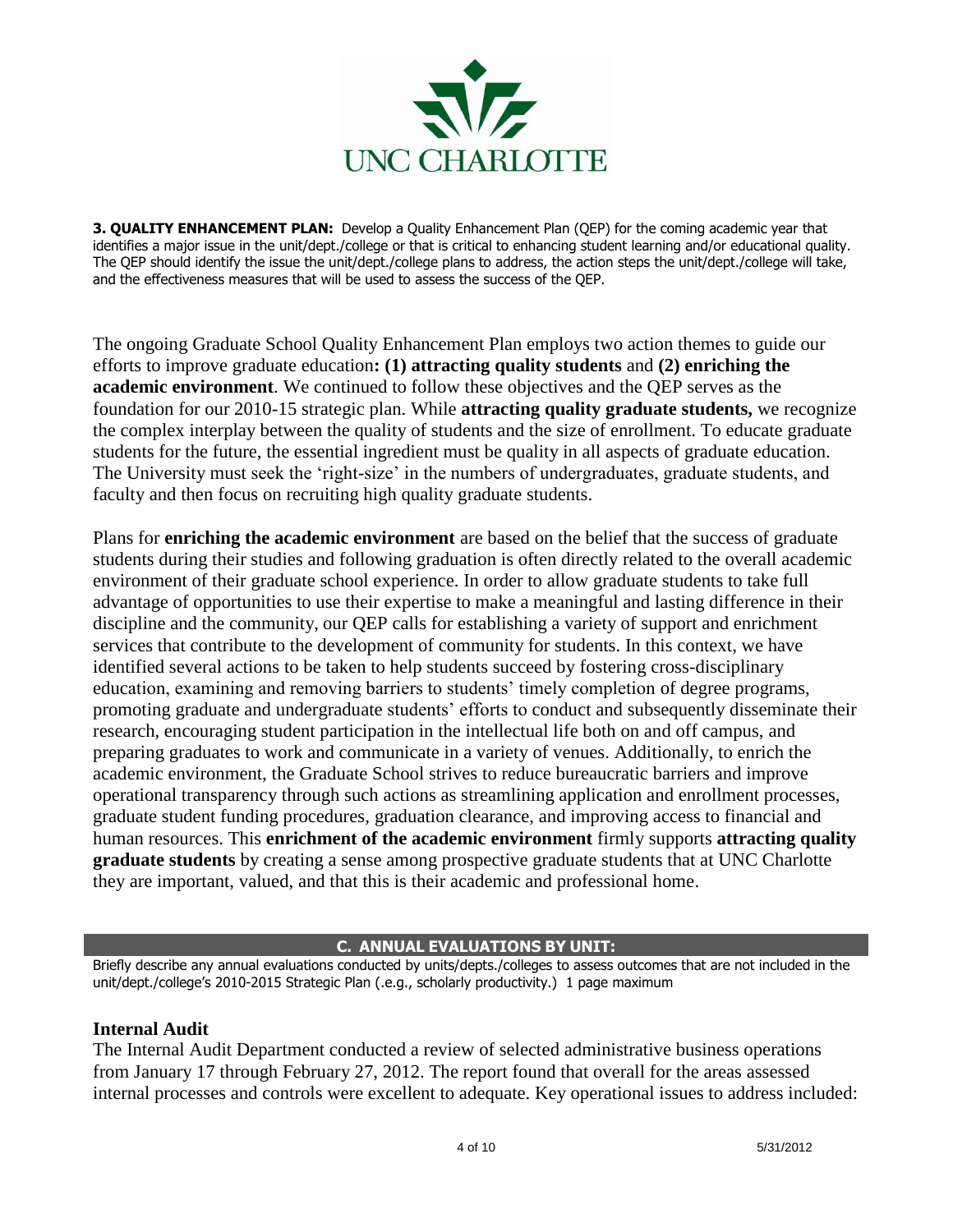

- International Undergraduate Admissions process is misaligned in the Graduate School  $\bullet$ responsibility. Resources are inadequate and compete with the primary mission of graduate admissions and communications on undergraduate admissions standards are sporadic. Process should be transitioned to Enrollment Management to consolidate with undergraduate admissions functions.
- Key personnel shortages directly impact critical functions. Lack of staff support in Graduate  $\bullet$ Admissions and Graduate Academic Affairs are being addressed with temporary help and cross training. Reduction in administrative staff impacts ability to meet some administrative compliance tasks.

## **Graduate Student Needs Assessment**

The Graduate Student Needs Assessment was conducted once again. 448 graduate students (9.4% response rate) responded to the web-based survey, which was launched in November. This lower than expected response rate is thought to be due to the November launch date. More than 50% of the respondents came from the College of Education and the College of Liberal Arts and Sciences. Of those, 39% had attended at least one professional development workshop in the CGL. This suggests that more marketing is needed. In addition, we are exploring the possibility of taking workshops to the colleges next year. Qualitative data in the assessment suggest that the CGL location is not convenient and more weekend opportunities might be useful for some students.

Some of the interesting results include: the number one concern (52.4%) continues to be the availability of stipends and funding, with the availability of classes a close second; 69.2% of the respondents stated that their department does NOT provide training in RCR; 68% reported a sense of belonging to their department and 48% reported a sense of belonging to the greater UNCC community. Only 25.6% of the respondents have served as an IOR or had significant teaching responsibilities.

Professional development programs were evaluated by attendance and by satisfaction, rating both the content and presentation of the material. By using the Core Competencies as a framework for professional development, the CGL was able to offer more targeted workshops. The total number of workshops was reduced to 44 this year – an intentional decline from last year. Based on last year"s assessment, we learned that workshops offered late in the semester are not well attended. An effort to offer more effective sessions resulted in **548** students participating (compared with 565 last year), even though the number of workshops **declined by 9**. (This number doesn't include the 550 students that attended Orientation.) This also reflects the departure of the teaching faculty affiliate, which reduced the number of teaching workshops offered by the CGL during the spring semester.

### **Graduate Assistantship Renewals**

Annually several programs come up for their three year renewal of graduate assistantship allocations. Each program was invited to apply for renewal of this funding and asked to respond to the following:

- 1. The number of students supported during the three year allocation and the amount of funding provided to each student
- 2. How graduate assistantships were assigned.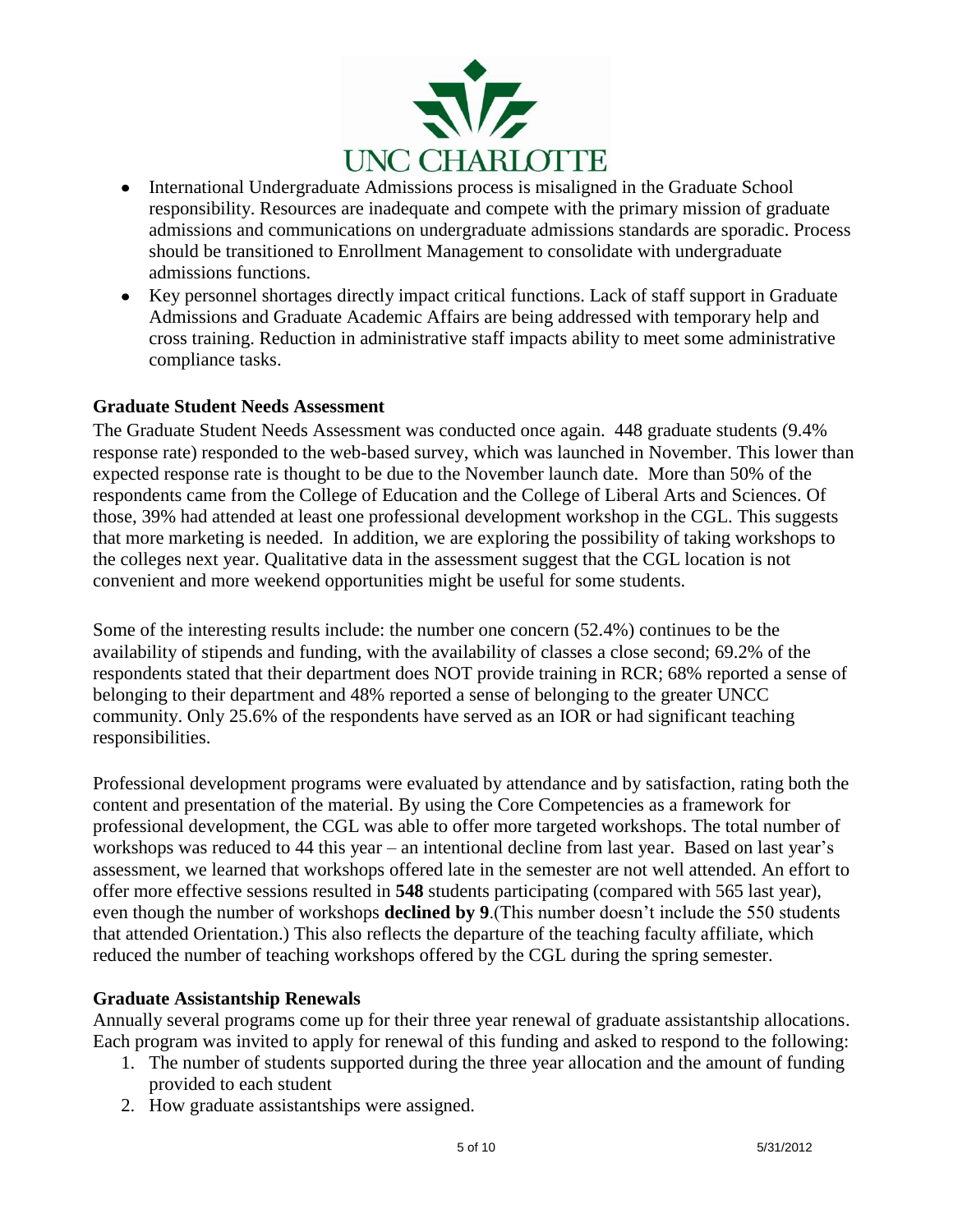

- 3. How the assistantships contributed to the degree program.
- 4. How the assistantship assignments contributed to the professional development of the students.
- 5. The impact of the funding on the quality of the program.
- 6. How the program was able to leverage these funds to increase the financial support of their students.

Renewals are made based on justification and strategic need.

## **Graduate Applicant Survey**

Graduate Admissions surveys graduate applicants to determine ease of use of the ApplyYourself application system and the Graduate Admissions web site so that changes and enhancements can be made to optimize the application process. From July 2011 to May 11, 2012 756 applicants responded to the survey. 756 applicants responded to the survey; of those: 97% indicated that the online application was easy to complete; 74% indicated that they talked with a graduate program director or faculty member at UNC Charlotte about the academic program and admissions process; and 54% are using Facebook to research graduate programs. Most respondents positively endorsed the application system and admissions process.

### **Graduate Program Review**

To ensure the progressive advancement of graduate programming at UNC Charlotte, a proposal from Academic Affairs and the Graduate School went to the Deans" Council to adopt and implement the policies, guidelines, and procedures for a regular and systematic review of graduate degree programs at UNC Charlotte.

The primary purpose for graduate program review at UNC Charlotte is to provide a mechanism for the continuous improvement of graduate education. It provides an opportunity to identify strengths and weaknesses in curriculum and instruction; student quality; educational (learning) outcomes; faculty contributions in graduate teaching/mentoring, research/creative activities, and service; resource availability and needs; and special features or services provided by the unit. Finally, and perhaps most importantly, the graduate program assessment should allow the unit( $s$ ), in conjunction with the university, to plan to build on existing strengths, maximize opportunities for growth, and solve current problems.

Graduate program review at UNC Charlotte will be guided by the following principles and practices:

- There will be significant involvement of the relevant college dean(s). The dean(s) can help  $\bullet$ frame key issues to be addressed and remain accountable for action steps that result from the review.
- The review will include measures of quality and sustainability. GPR processes will include a  $\bullet$ system of gauging program sustainability that acknowledges program quality.
- GPR should be viewed as an integral part of the university's mission and goals.  $\bullet$
- GPR will be clustered, grouping related programs together in a cycle. Clustered reviews can  $\bullet$ be used to find strategic opportunities and can be used as an organizational learning tool.
- $\bullet$ To the greatest extent possible relevant institutional data should be provided to the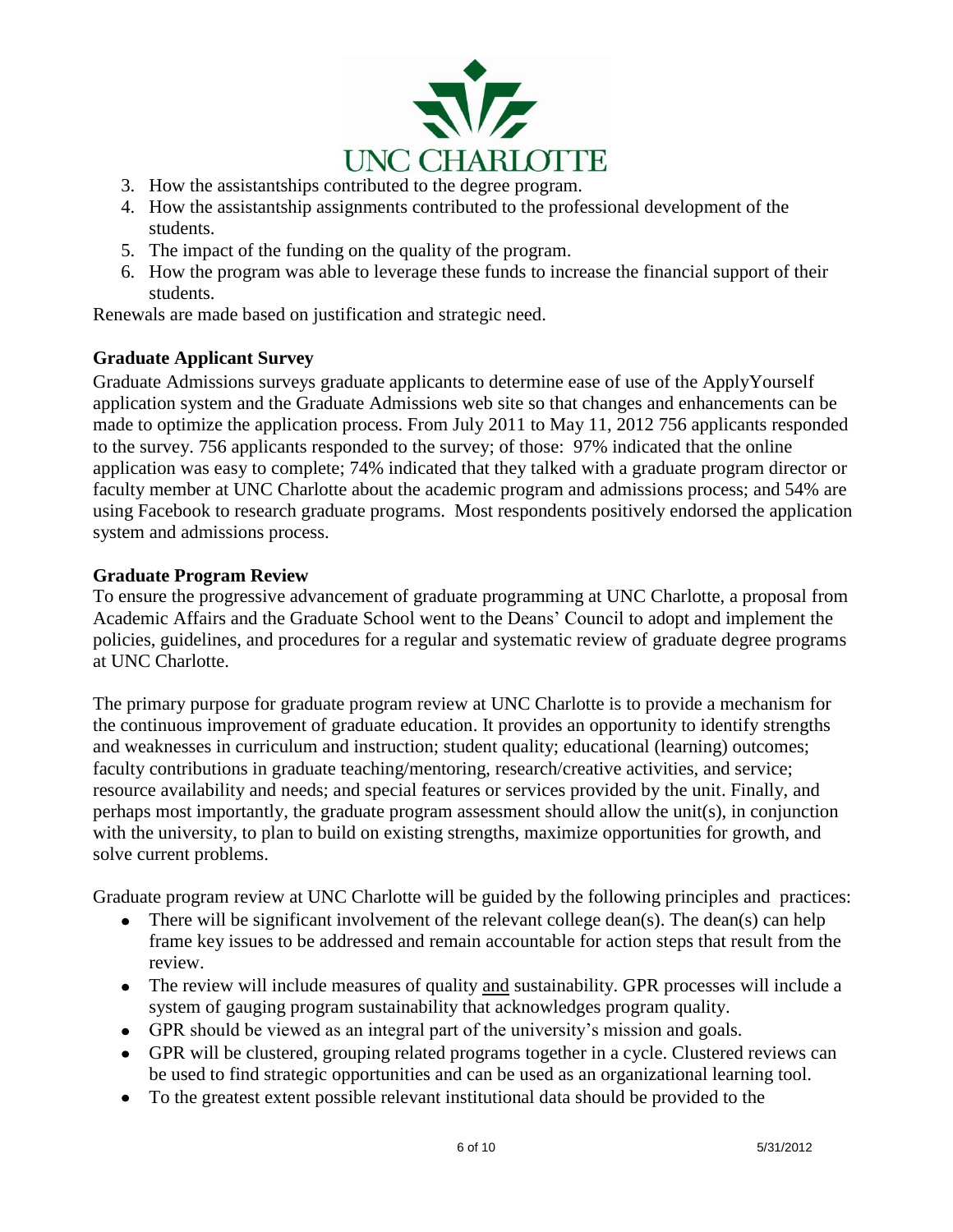

departments utilizing an on line assessment tool making the process more flexible, efficient, and manageable.

A pilot study will be launched in the summer 2012 include graduate degree programs from the College of Liberal Arts and Sciences and the College of Business.

Below are examples of the evaluations that are conducted on a routine basis:

- $\bullet$ Graduate Application statistics (weekly)
- International Undergraduate Application statistics (weekly)  $\bullet$
- Graduate Enrollment reports (monthly, bi-weekly)
- International Undergraduate Enrollment reports (monthly, bi-weekly)  $\bullet$
- $\bullet$ Graduate retention/attrition reports (bi-annually)
- $\bullet$ Graduate Applicant survey
- Application for Degree (bi-annually)  $\bullet$
- Graduate Student Needs Assessment Survey (annual)  $\bullet$
- Post-doctoral Fellow Needs Assessment Survey (annual)  $\bullet$
- Graduate Exit Survey (3 times per year)  $\bullet$
- Data Integrity survey (reports are run 1-3 time weekly)  $\bullet$
- Graduate Certificate Program review (five-year cycle)  $\bullet$
- Graduate Faculty review (three to five year cycle)  $\bullet$
- Graduate Faculty criteria review  $\bullet$
- Graduate Assistantship allocation review (three-year cycle)  $\bullet$
- New Graduate Student Orientation survey (bi-annually)  $\bullet$
- Graduate Student Professional Development program surveys  $\bullet$
- CGS/GRE Survey of Graduate Enrollment and Degrees (annually)  $\bullet$
- CGS Survey of International Applications/Admits/Enrolled Students (three times per year)  $\bullet$
- Survey of Earned Doctorates (annually)  $\bullet$

## **D. EXAMPLES OF DATA-BASED IMPROVEMENTS DURING THE YEAR:**

Describe 3 examples of how the unit/dept./college has used assessment data for the purpose of improvement during the year.

- $\bullet$ Utilized data obtained from application statistics, registration reports and feedback provided by the Graduate Enrollment Management (GEM) WorkGroup members and Graduate Program Directors to determine enrollment projections for fall 2012.
- As a result of positive feedback from both students and administrators/faculty, the Graduate Educational Opportunities (GEO) course (3401) for under-represented students will again be offered in fall 2012.
- The Graduate Student Needs Assessment Survey indicated that graduate students needed more focused helped with career development. CGL hired two faculty affiliates to focus on doctoral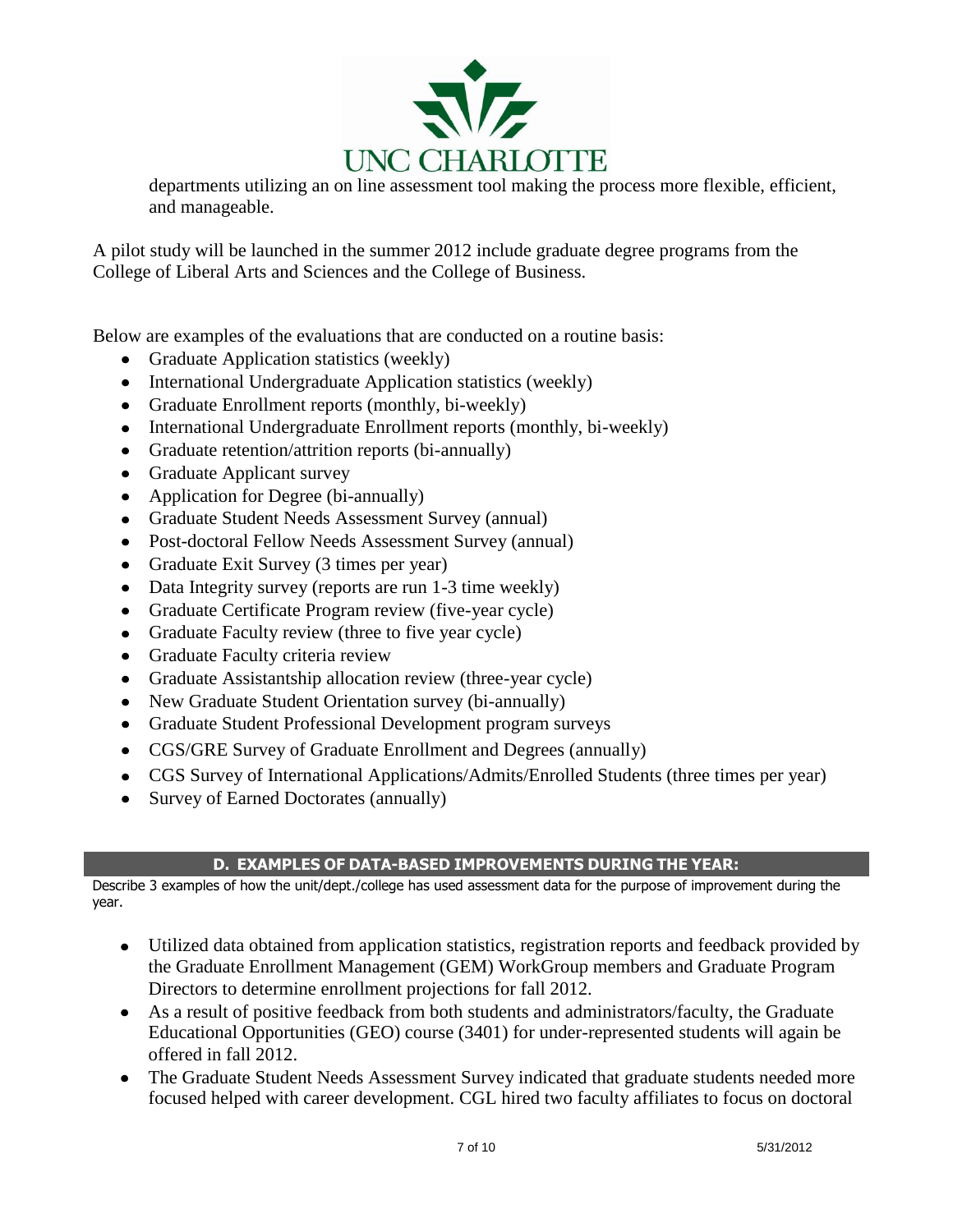

student professional development. They offered career search workshops; CV workshops; and several sessions on mentoring. A **SLOAN grant** to support the development of PSM professional development allowed CGL to hire a GA, who identified and developed additional career search supports for students. Students requested more professional development in the evenings and on weekends. We offered several workshops at 6 pm, targeting evening students. Writing assistance was offered on several Sunday afternoons, however few students used that service. If weekends are going to be viable, programs will need to be offered on a regular basis. Currently, these offerings are constrained by resources

#### **E. ASSESSMENT OF EVALUATION METHODS**

Comment on the strengths and weaknesses of unit/dept/college's assessment methods and describe plans (if any) to strengthen outcomes assessment during the coming year.

Needs Assessment: The needs assessment is useful but it has all the limitations of a survey. The response rate is fairly low and the respondents are not representative of the entire graduate population. However, there are enough responses from each college to draw broad conclusions and recommendations for improvement. We added open-ended questions to this year"s survey and received very useful feedback. Next year, we plan to gather more qualitative data through focus groups. We are considering moving to alternating years with the needs assessment in order to avoid some concerns about survey fatigue.

Professional Development Assessments: The professional development assessments focus on satisfaction and usefulness. The feedback is helpful, particularly when assessing presenter effectiveness. However, we are working to make these assessments based on learning outcomes, rather than on satisfaction.

The Exit Survey was drafted but not implemented. A mechanism for identifying students that are leaving must be paired with the technology to implement the survey. One thought is to link this survey with the application to graduate. Our intent is to launch this survey in December.

Graduate Assistantship Renewals: Assistantship funding is awarded to a program on a three-year renewable cycle. At the end of the term, the program may request a renewal based on need, utilization of funds, and merit of purpose. Unfortunately, as the process currently stands the data requested are all self-reported. However to be effective we must have access to accurate and relevant data. This is particularly true for financial information especially when funding is limited. In administering graduate student support money, the Graduate School office must have a comprehensive picture of the funding available for graduate students. This continues to be a chronic issue for the office.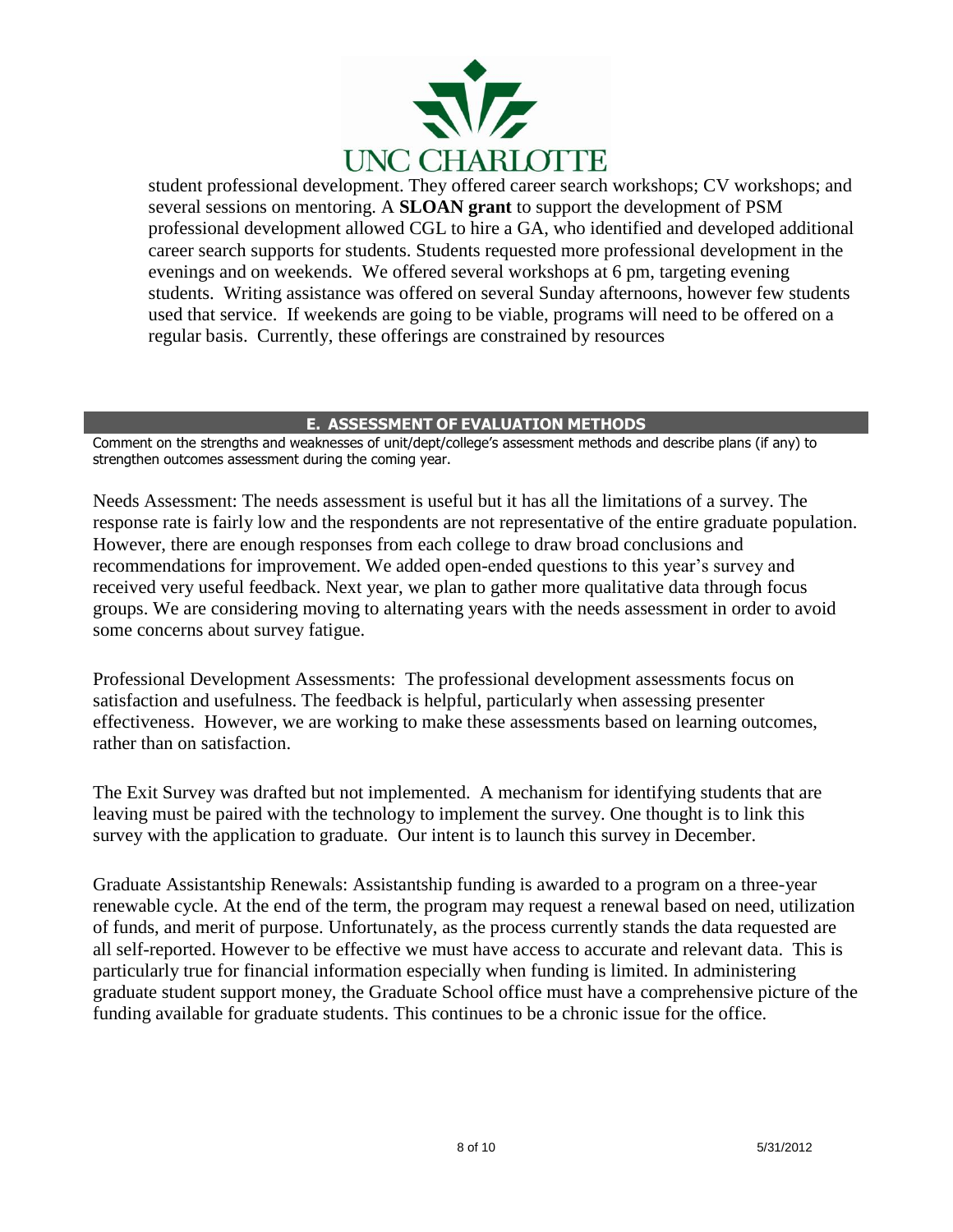

Enrollment planning at UNC Charlotte continues to be limited to system-mandated enrollment projections. The establishment of a more comprehensive plan for enrollment management will allow the University to address specific areas in enrollment growth from application through graduation and beyond. Strategic enrollment planning serves primarily as a means of establishing program visions and goals. The relevance of the degree will be enhanced by considering student demand, enrollment capacity and the changing needs within the career pathways pursued by the program"s graduate, and then responding to those needs. Thus there is a need for the University to undertake two critical strategic tasks: develop and implement a forward-thinking enrollment planning and management plan and identify and apply measures that demonstrate the extent to which these programmatic goals have been met.